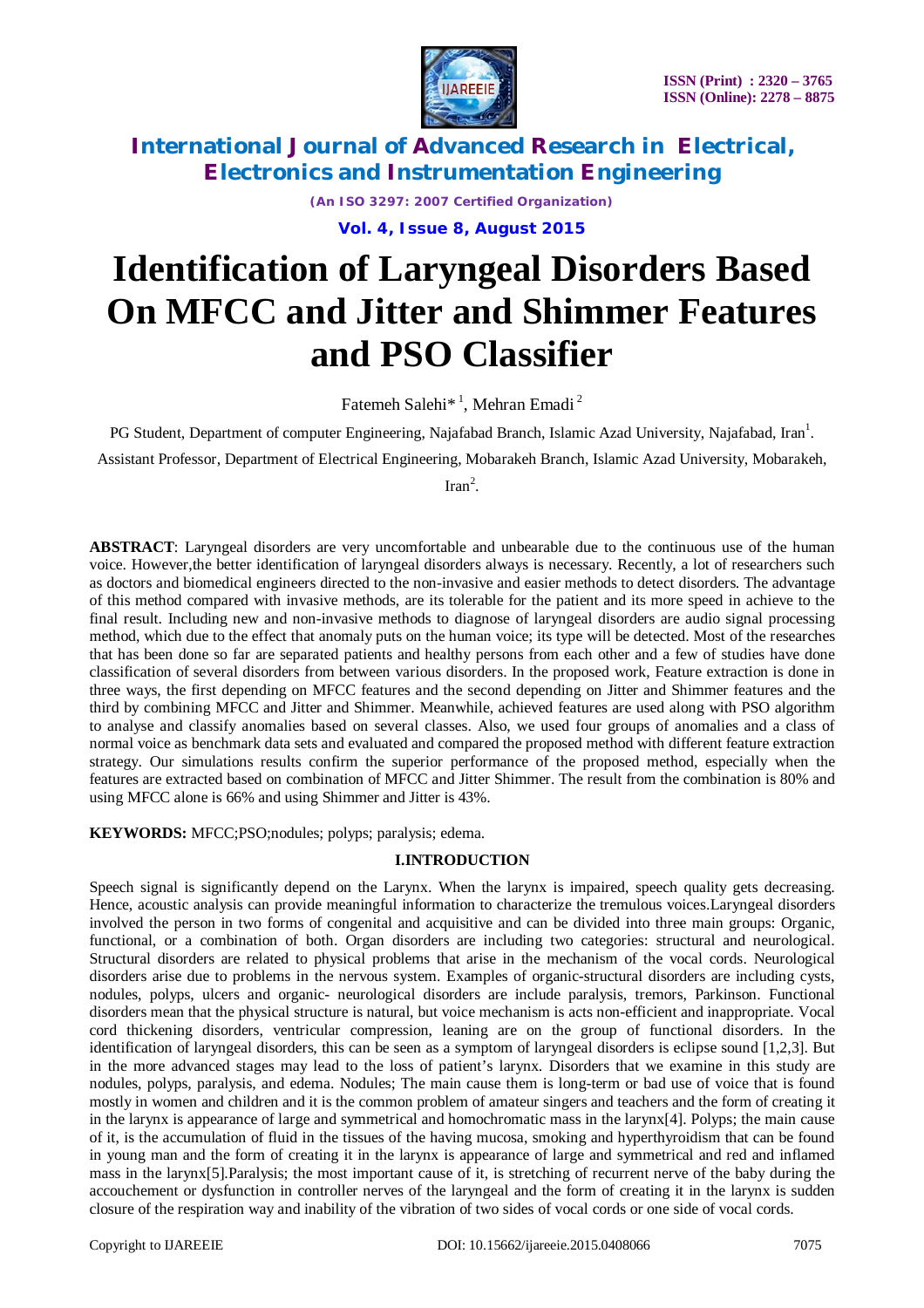

#### *(An ISO 3297: 2007 Certified Organization)*

### **Vol. 4, Issue 8, August 2015**

Edema; the most important cause of it, is irritation caused by various diseases or change the nature of the cells of tissue of the vocal cords and the form of creating it in the larynx is topical swell of surface texture of vocal cords and their becoming heavy[6].In this study, the target is detection of several types of the larynx disorders on voice signal. To extract relevant features, we use the combination of MFCC methods and Jitter and shimmer method to frequency information and time information are considered in extracted model from signals. Also it is noteworthy, to search for a match of test samples with test and in order to final implementation and detect of cases, we will use of search method of PSO that brings the best diagnostic matched by test based on optimizing of target function of the issue of detection of disorders.In this study, in diagnose of the larynx disorders, MFCC feature for two reasons has been consideration:

No need to decode a voice signalrobustness against some audio signal distortionAlso jitter and shimmer features in order to assess the quality of the voice based on CD1 changes between cycles and voice amplitude changes between cycles are defined and considered.Then first, MFCC and jitter and shimmer features are expressed and then based on them, identification of laryngeal dysfunction done by algorithm of PSO.

### **II.DATABASE**

Data sets from KAY Elemetrics, model 4337, version 1.03 are used in this study as benchmark to assess the performance of proposed algorithm. These databases have been developed in the laboratory of voice and speech of Massachusetts clinic, and contain 57 healthy signals and the 653 patient signals. In each signal, the subject produces the sound /a/ for a few seconds. A wide variety of organic, neurological, traumatic and psychological diseases is present in this database. Each patient signal has one label or more that specifies its type. If a disease has more than one label, the labels are prioritized based on their probability. Part of the patient signals has no label and their pathological status has only been mentioned. Diseases in the database include: full and partial paralysis, nodules, polyps, vibration, extreme performance, edema, vomiting, thickening, ulceration, leaning of vocal cords and several other diseases. In the present study, 5 categories of data are selected from the database related to 4 types of abnormalities of the larynx and a normal data set [7].

### **III.FEATURE EXTRACTION**

The proposed Feature extraction process contains two steps for diagnosis of laryngeal abnormalities:

- Training features associated with various diseases from the database.
- Processing and detection of voice typical disease based on trained data in the previous stage.

In this scheme, each node with message searches for possible path nodes to copy its message. Hence, possible path nodes of a node are considered. Using NSS, each node having message selects its path nodes to provide a sufficient level of end-to-end latency while examining its transmission effort. Here, it derives the CSS measure to permit CR-Networks nodes to decide which licensed channels should be used. The aim of CSS is to maximize spectrum utilization with minimum interference to primary system. Assume that there are M licensed channels with different bandwidth values and ydenotes the bandwidth of channel c. Each CR-Networks node is also assumed to periodically sense a set of M licensed channels. Midenotes the set including Ids of licensed channels that are periodically sensed by node i. suppose that channel c is periodically sensed by node i in each slot and channel c is idle during the time interval xcalled channel idle duration. Here, it use the product of channel bandwidth yand the channel idle duration x, tc= xy, as a metric to examine the channel idleness. Furthermore, failures in the sensing of primary users are assumed to cause the collisions among the transmissions of primary users and CR-Networks nodes.

### *A.MFCC2method[8,9]*

In existing researches in the field of audio signal, the researchers found that in an audio signal, the more effective information of signals, mainly there are at low frequencies and as a result, to achieve more useful information of the signal should be more emphasis on this part of the signal. This idea is created a method calling MFCC that is one of the most widely used methods in the field of recognition of voice speaker. In this analysis, first the size of Fourier transform of the desired data window from voice signal is calculated. Then, size of the Fourier transform is multiplied

 $\overline{a}$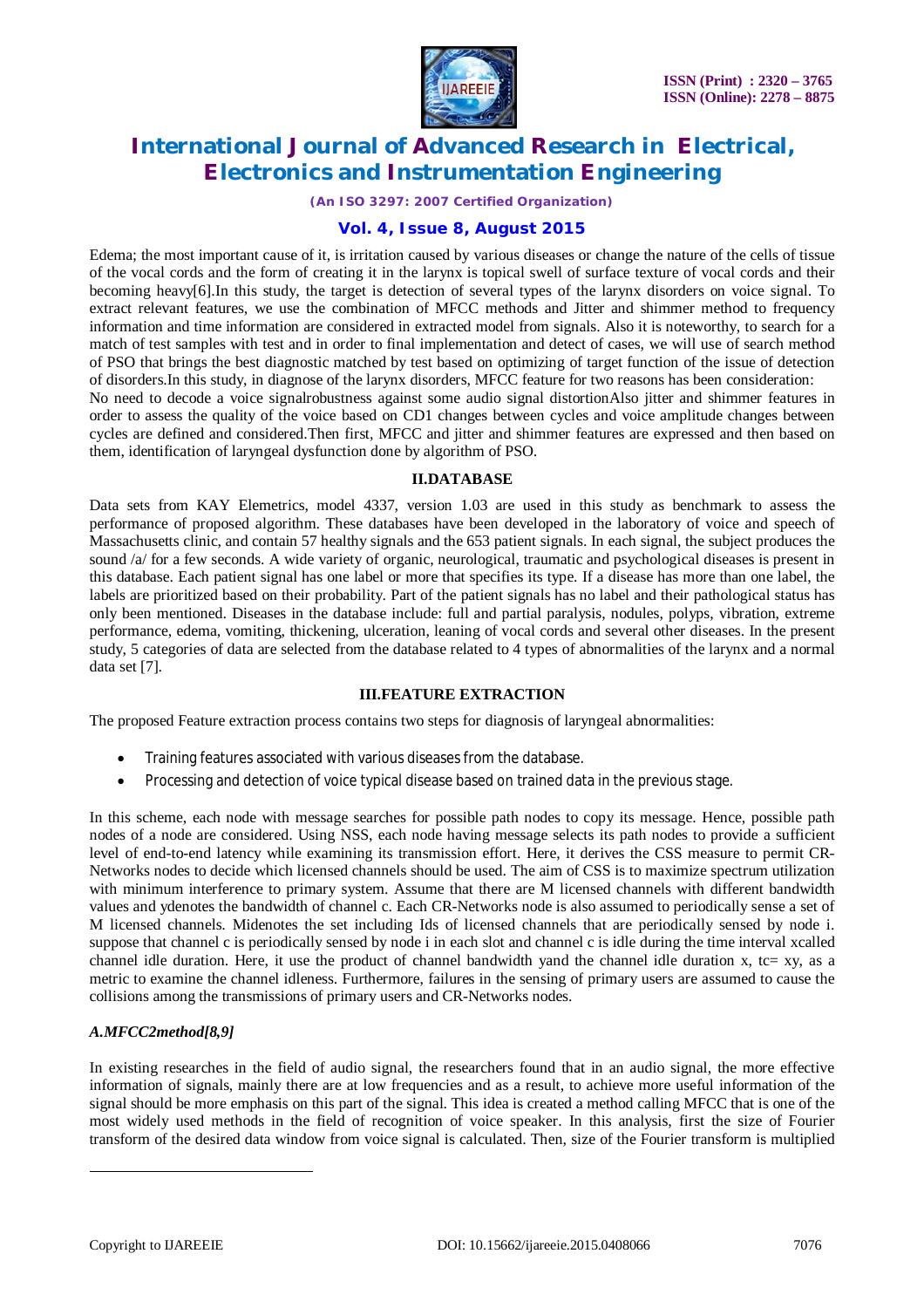

*(An ISO 3297: 2007 Certified Organization)*

### **Vol. 4, Issue 8, August 2015**

on the bank filter calling Mel and a number of the coefficient (which depends on the number of our filters) is extracted. Then, the logarithm of coefficients obtained and by using of one of the methods for dimension reduction, a few numbers of coefficients can be extracted.

The bank filter of Mel increases effect of low-frequency of voice signal in extraction feature of voice and weakens the higher frequencies further and reduces their impact on the extraction features. It should be noted that because of using of the Mel relation is that this relation is human ear hearing relation. Block diagram of MFCC method shown in the following figure.



#### Figure 1: MFCC algorithm structure

So, the frequency spectrum of the sound signal is multiplied by Mel filter bank. If the audio signal is sampled as  $x(n)$ , it Discrete Fourier transform will be as follows:

$$
X(k) = \sum_{n=0}^{N-1} x(n) e^{\left(\frac{-j2\pi nk}{N}\right)}, k = 0, 1, ..., N-1
$$
 (1)

Where, N is the number of samples in any signal window. Mel filter bank is as follow: As it can be seen, it has more focused on the low frequencies. Mel bank filter in such a way that the number of available filters in the low frequencies much more than the number of available filters in the high frequency.



Figure 2: bank filters of MFCC method

This bank filter for every available filter in it, extract one coefficient, as the desired filter in the signal is multiplied and energy of obtained signal is calculated and can be written as a coefficient. Thus, the number of available filters in the bank filter, coefficients can be extracted.Given that the number of filters of the bank filters in low frequency, is much higher than high frequency, so the number of extracted coefficients from low-frequency is increase and this issue makes more emphasis on the low frequency. Each of the Mel bank filters can be structured as follows: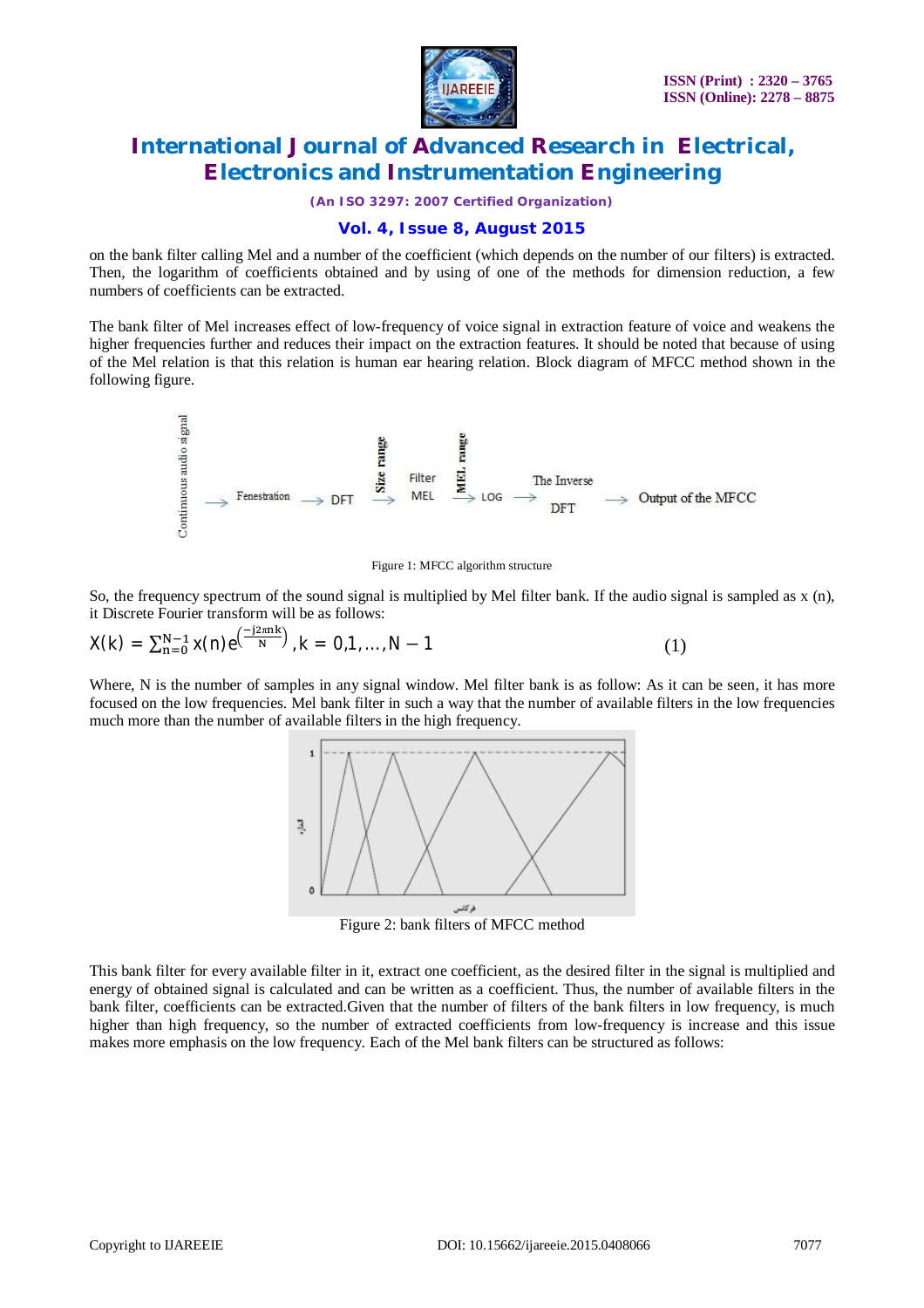

*(An ISO 3297: 2007 Certified Organization)*

### **Vol. 4, Issue 8, August 2015**

$$
H_{i}(k) = \begin{cases} 0 & \text{for } k < f_{b_{i-1}} \\ \frac{k - f_{b_{i-1}}}{f_{b_{i}} - f_{b_{i-1}}} & \text{for } f_{b_{i-1}} \leq k \leq f_{b_{i}} \\ \frac{f_{b_{i-1}} - k}{f_{b_{i-1}} - f_{b_{i}}} & \text{for } f_{b_{i}} \leq k \leq f_{b_{i-1}} \\ 0 & \text{for } k > f_{b_{i-1}} \end{cases}
$$
 (2)

Where, i is the number of filter and:

$$
f_b(i) = \left(\frac{N}{F_s}\right) \hat{f}^{-1} \left(f_{\text{not}}(f_{\text{low}}) + j \cdot \frac{\hat{f}(\text{mid}(f_{\text{high}}) - \hat{f}(\text{mid}(f_{\text{low}}))}{M + 1}\right)
$$
 (3)

$$
f_{mel} = 1127. ln \left( 1 + \frac{f_{lin}}{700} \right)
$$
 (4)

$$
\hat{f}_{mel} = 700e \frac{\hat{f}_{mel}}{1127} - 1
$$
\n(5)

With this filter bank, MFCC coefficients are calculated as follows:

$$
C_j = \sum_{i=1}^{M} X_i \cdot \cos\left(\left(j \cdot (i - 0.5) \cdot \frac{\pi}{M}\right)\right); \ j = 1, 2, ..., J
$$
 (6)

Where, M is the number of filters in filters bank and J is the number of extracted coefficients. Xi also is calculated as a follow logarithmic:

$$
X_{i} = \log \left( \sum_{k=0}^{N-1} \left| X(k) \right| H_{i}(k) \right) ; i = 1, 2, ..., M
$$
 (7)

Each of the Mel filters used in the filter bank is as follows: As it can be seen that most gain of filter is the intermediate frequency[10,11].

#### *B. Jitter and Shimmer feature*

These features are defined for evaluating the quality of the audio signal and they are measured the changes of fundamental frequency and amplitude variations of the cycle to cycle of audio signals:

$$
Jitter = \frac{\frac{1}{N-1} \sum_{k=1}^{N} |T_k - T_{k+1}|}{\frac{1}{N} \sum_{k=1}^{N} |T_k|}
$$
(8)  
Shimmer = 
$$
\frac{\frac{1}{N-1} \sum_{k=1}^{N} |A_k - A_{k+1}|}{\frac{1}{N} \sum_{k=1}^{N} |A_k|}
$$
(9)

The above equations are calculated the changes percentage. In the above equations T is time, A is amplitude and N is the number of cycles. The above parameters are specified in the example of below figure, in this example,  $N=4$  is considered.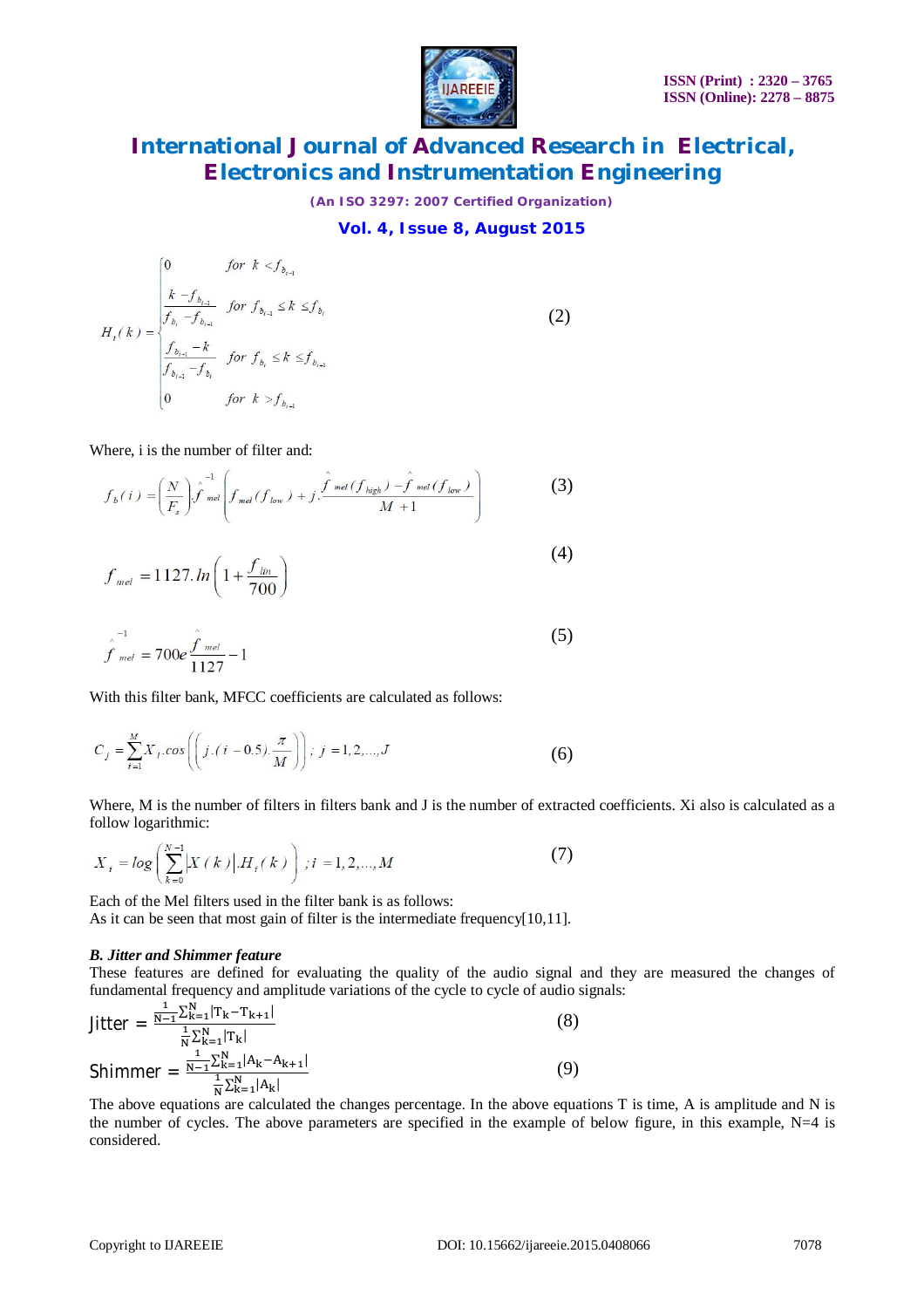

*(An ISO 3297: 2007 Certified Organization)*

**Vol. 4, Issue 8, August 2015**

### **IV. PROCESS OF FEATURES CLASSIFICATION**

*Particle swarm optimization (PSO) algorithm for pattern matching and identification[12,13]*

Natural beings behave sometimes as a mass. One of the main streams in artificial life research is reviews how to handle of natural creatures as a mass and reimplementation of mass models on the computer. A new method of optimizing by using of replication of group behavior of natural creatures was invented in the early 1990s. Eberhart and Kennedy developed the particle swarm optimization (PSO) based on simulation of birds and fish categories mass. Every person has exchanges the previous experience in PSO. Here, we focus on the method of PSO as a collective intelligence techniques. PSO is created for solving nonlinear optimization problems with continuous variables. Moreover, unlike other evolutionary techniques such as genetic algorithms, PSO can be implemented with only a small program. This ability of PSO is one of its advantages compared with other optimization techniques. PSO is a method based on stochastic techniques that can be used to find the global minimum (non-deterministic) of non-linear planning issues. Kennedy and Eberhart developed the PSO through simulation of bird categories. Position of each operation by s and also its velocity by v is displayed. The correction of factor position can be done by using position and velocity information. The bird categories is optimized a specific objective function. Any factor knows the best value so far (pbest) and its position s. This information is the analogy of the personal experiences of each factor. Moreover, each of factors knows the best of value obtained in the group (gbest). This information is the analogous of personal experience of each factor that how to other factors acts around them. Each factor tries to changes its position by using of following information:The current position of s, the current velocity of v, pbest, gbest.This modification can be expressed by the concept of velocity. The velocity of any factor can be obtained from following equation:

$$
v_i^{k+1} = wv_i^k + c_1 \text{rand}_1 \times \left(\text{pbest}_i - s_i^k\right) + c_2 \text{rand}_2 \times \left(\text{gbest} - s_i^k\right) \tag{10}
$$

Where,  $v_i^k$  is the factor velocity of i in repeat k, w is weight function, and  $c_j$  is a weight coefficient. Rand is a random number between 0 and 1,  $s_i^k$  is the current position of factor i in repeat k, pbesti is the pbest of i dot and gbest is the gbest of group. Means the right side of the above equation can be expressed as follows. The right side of this equation has three sentences. The first sentence is the previous velocity of factor. The second and third sentences are to change the factor velocity. Without second and third sentences, flying factor will continue the previous direction to hit the boundary. The factor tries to search the new areas and therefore, the first sentence is associated with variation in the search process. In other words, without the first sentence, flying velocity of factor only by using of the current position and its best position in the past is determined. The factors will try to converge to pbests or gbest.The current position of searching point in answer space can be modified by following equation:

#### $S_i^{k+1} = S_i^k + V_i^{k+1}$ (11)

Each factor is modifying its current position by using of combining vectors shown in the above figure. In fact, PSO is used of several searching point, and searching points gradually by using of pbests and gbest are close to the optimum point.

### *A. Steps PSO[14]*

Step 1. Create the initial condition for each factor. The primary researcher points of  $(S_i^0)$  and velocity of  $(V_i^0)$  each factor usually randomly is generated in the allowed range.

Step 2.Evaluation of the searching point of any factor. The amount of target function can be calculated for any factor. Step 3. Correct any search point

Step 4. Check the situation of output. If the current repeat number is reach to the maximum of default repeat number, then stop, else go to the step 2.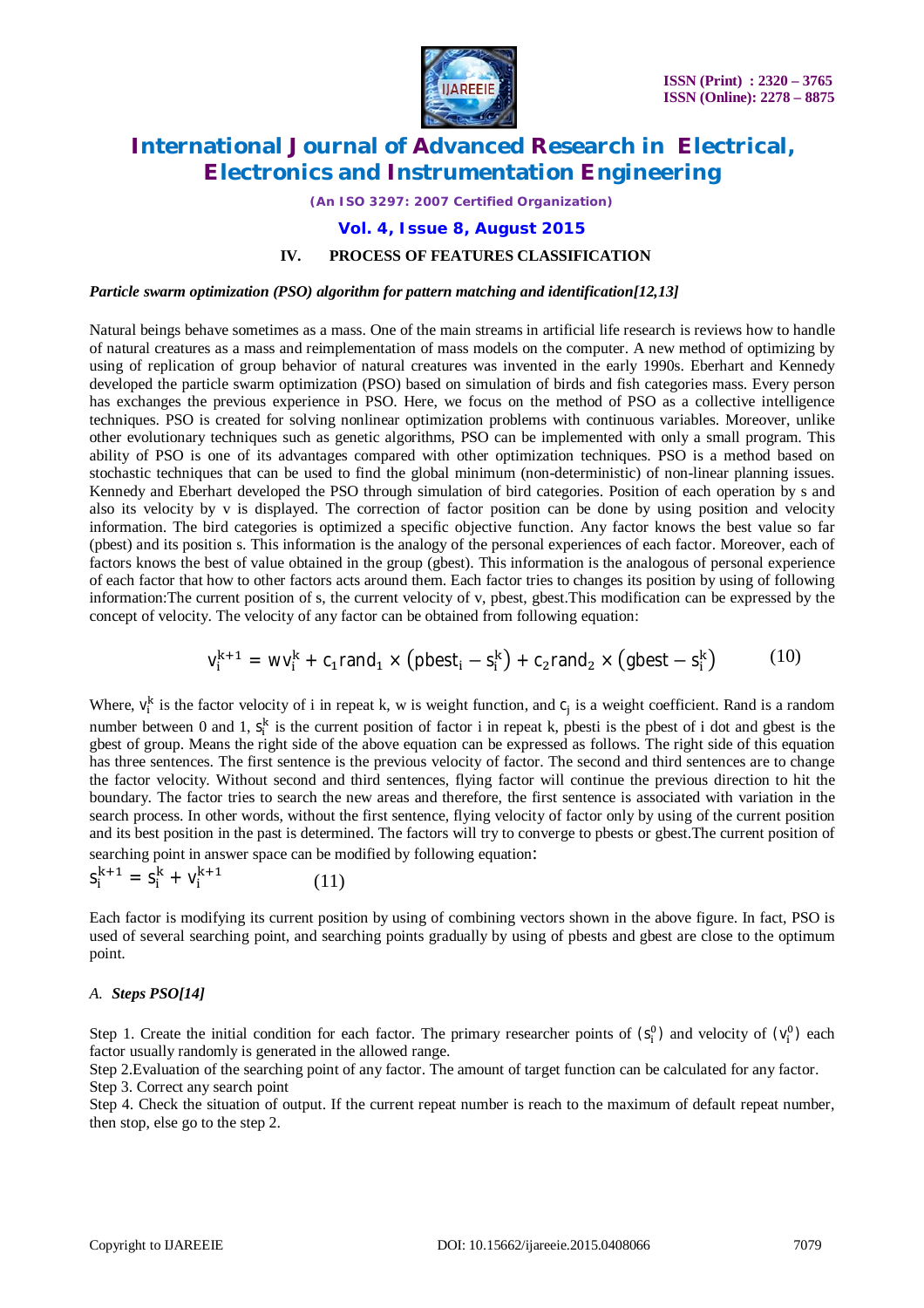

*(An ISO 3297: 2007 Certified Organization)*

**Vol. 4, Issue 8, August 2015**

### **V. THE PROPOSED OVERALL ALGORITHM TO DETECT DISORDERS OF THE LARYNX**

According to the described features, we offer the proposed algorithm that is composed from two following parts to identification of laryngeal disorders:

Learning the corresponsive features with various diseases from the database.

Processing and identification of type of disease of voice sample based on learning data from previous step.

In the first step, the available data in database of available diseases is processed and is obtained two categories of features for them that are MFCC and jitter and shimmer and to prevent of repeated calculations are saved into the secondary database. These cases are done by using of pre-processed of initial data of available diseases from the perspective of the amount of noise and quality of the signals. In other words, in the first step, the available data of various diseases in database are processed independently, and the data with acceptable amount of noise are selected and in the one step, noise is eliminated (For example, by using the software of noise reduction of voice signal such as noise killer, the quality of signal somewhat improved). This issue is done to better detection of features related to diseases from learning data. Then in the second step, all of processing are done based on the saved data in the secondary database that they have the ability of develop the knowledge related to laryngeal disorders, well. In this step, data or test data by using of two types of expressed features are extracted features and by PSO algorithm with available samples in the secondary database are matched. This matching in search will be possible in particular of optimize the target function in the following form:

$$
objective = Arg max_{\alpha_1^*} F_{frequency\ format} + F_{quality\ of\ voice}
$$
 (12)

The above objective is consisting of two part of compliance of frequency features (format) compliance of voice quality. Each part refers to the set of extracted features by MFCC or jitter and shimmer. Laryngeal anomaly detection problem in research is maximizing this problem by choosing the best vector of candidate feature  $(\alpha_i^*)$  from the data set of secondary database. The overall structure of the proposed algorithm is shown in the following block diagram.



Figure 7. The overall structure of the proposed algorithm

Optimization of expression objective function and pattern matching as noted above, is done by particle swarm algorithm in duration of described the mechanism in the previous section.

#### **VI. THE PROPOSED ALGORITHM PERFORMANCE REVIEW MECHANISM:**

First, the data contained in the database are classified into two categories of training data and test data. In this study, from the all data of each class we considered approximately 60% as training data and the remaining data are used to test the proposed algorithm. In the first phase as noted previously, based on training data we extracted two categories of frequency feature (MFCC) and voice signal quality (Jitter and shimmer) and we saved into the secondary database. Then for the test data, we extracted two types of features and we matched them with available features in the secondary database by PSO algorithm. This algorithm is maximizing target function expressed in previous chapter in the search of matching the couples data of input signal and available data in secondary database. Due to the repetitive of particle swarm algorithm, convergence of it is very important. The convergence of this algorithm is demonstrated by testing the situation of the best solution found during the specified number of repetitions. For example, the convergence of the consider algorithm for a matching problem is obtained as follow, that its downside is prove of its convergence to the best possible answer.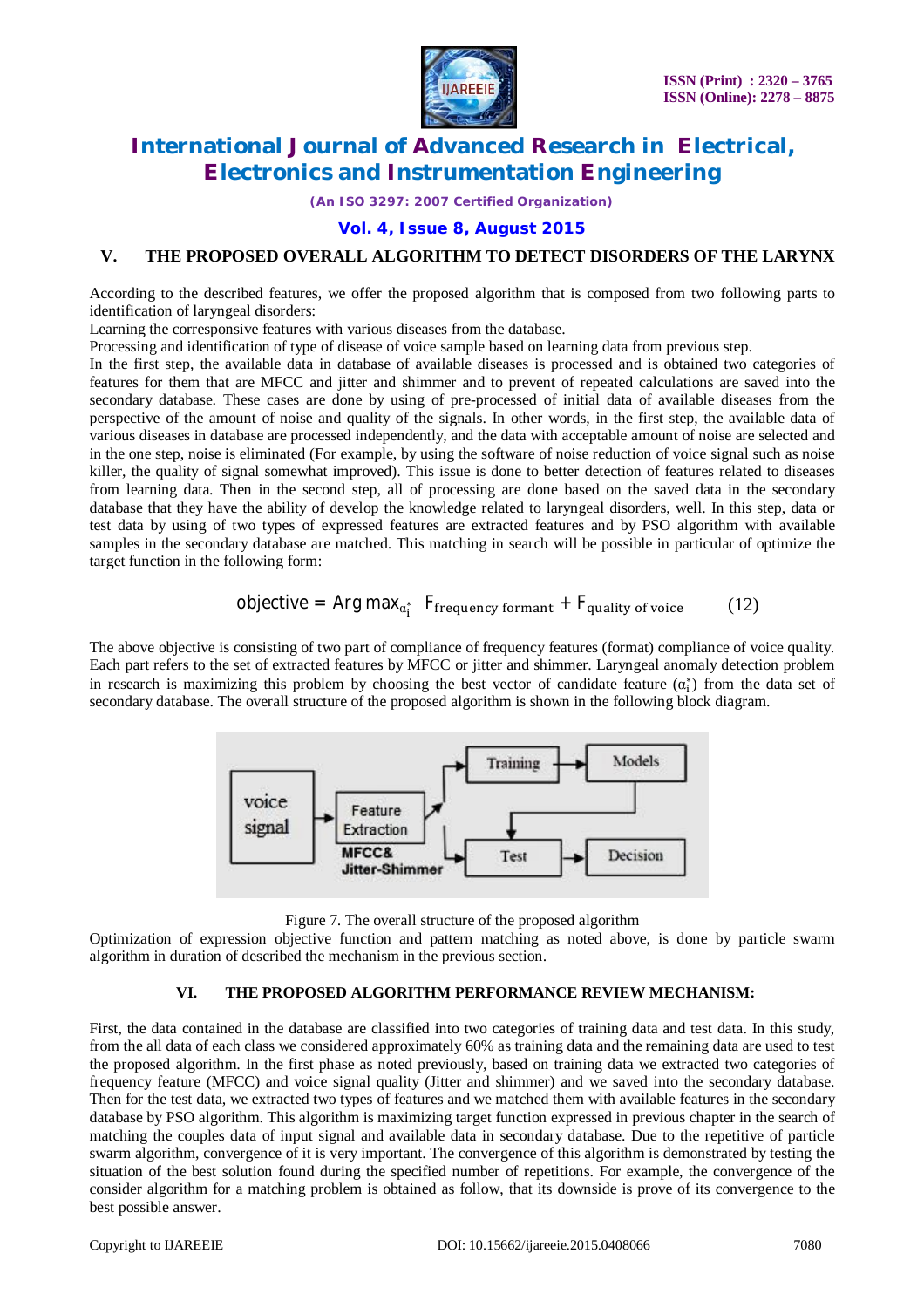

*(An ISO 3297: 2007 Certified Organization)*

### **Vol. 4, Issue 8, August 2015**

In the feature extraction process, 20 MFCC parameters are considered and with the jitter and shimmer features created the final vector that has a good effect in the identification process. In addition, in the MFCC feature extraction process, selected window to apply the filter bank is Hamming type. Each of the frames found during processing taken in 256 samples and Interference between the frames is applied as 50 percent (about 100). Matching results are compared by actual tag of test data and finally algorithm identification rate is achieved for different data (classes of diseases) and all of database. Considered equation to compute of detection rate is as follow:

Recognition rate(Rr) = 
$$
\frac{I_{A \cap B}}{N}
$$
 (13)

In the above equation,  $I_{A\cap B}$  is the compliance of obtained results from proposed method with the available test data tags in the database. Closing this equation to 1, means that detection rate is high. Complete and separation results obtained from proposed algorithm on the database of kay is as follow. The number of samples correct and false detection also about data is included in this table. These data are shown in the figure () based on the single feature of MFCC or combination of two features categories of MFCC and jitter and shimmer.



Figure9.Comparative data based on the single feature of MFCC or combination of two features categories of MFCC and jitter and shimmer for each groups



Figure10.Overall data based on the single feature of MFCC or combination of two features categories of MFCC and jitter and shimmer for each groups

### **VII. CONCLUSION**

Due to the importance of diagnosis of laryngeal abnormalities, achieving a specific mechanism with good accuracy is very important. The best available diagnostic methods those are non-processing too, have not necessary accuracy and have aggressive nature that considered being harmful. So, providing the new processing techniques that included high accuracy, are desired. In this study, a processing method with combination extraction features by the MFCC and jitter and shimmer is provided that it has a good quality at detection of 5 types of diseases in database of kay. In the proposed method for features compliance with available samples in database, an intelligent search method particle swarm is used.